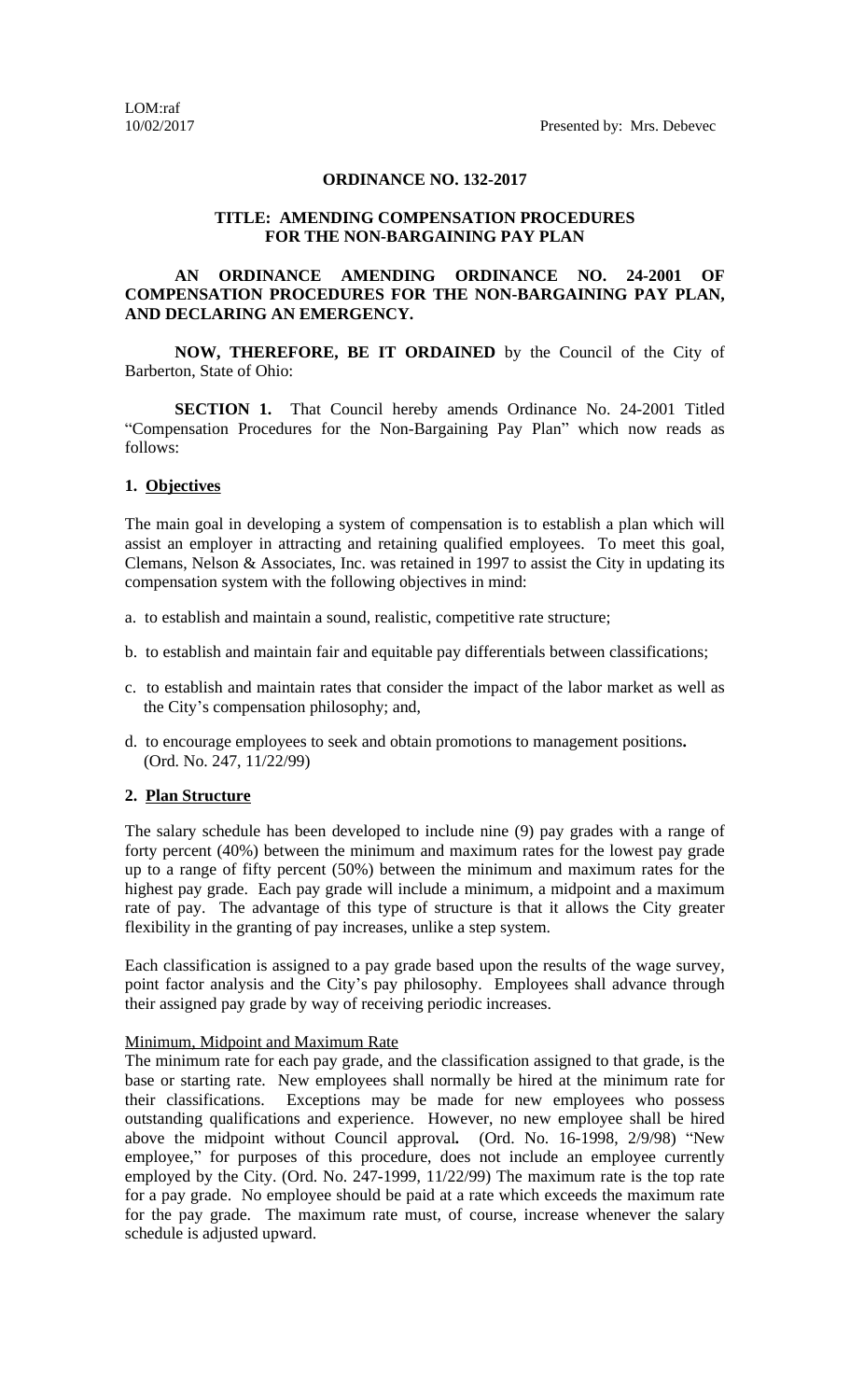An employee shall advance through the pay grade, from minimum to maximum, on the employee's anniversary date and in accordance with the following criteria:

Below Midpoint Three percent (3%) regardless of years of service

| Above Midpoint                                      |                      |
|-----------------------------------------------------|----------------------|
| Less than five $(5)$ years                          | Zero Percent $(0\%)$ |
| Five $(5)$ years to Ten $(10)$ years of service     | Two Percent $(2\%)$  |
| Ten $(10)$ years to Fifteen $(15)$ years of service | One Percent (1%)     |
| (Ord. No. 247-1999, $11/22/99$ )                    |                      |

### General Pay Increase

The amount and frequency of general pay increases will be determined by Council based, in part, upon the recommendations of the City's appointing authority. However, in general, general pay increases will be granted January 1<sup>st</sup> of each calendar year. As stated earlier, a general pay increase will normally be granted, in a particular year, in conjunction with the years of service increase (Ord. No. 247-1999), through the pay grades. Regarding general pay increases:

- a. the employer must remember to revise the salary schedule to reflect any general pay adjustments that are granted; and,
- b. a wage survey should be conducted periodically in order to reassess the labor market value of benchmark classifications.

# **3. Movement Between Pay Grades**

## **Promotion**

A promotion is the act of placing an employee in a classification with a higher pay grade (Ord. No. 247-1999, 11/22/99) which requires greater skills, knowledge and abilities to perform more complex and responsible work than the employee was required to perform in his previous position. When an employee is promoted, the employee will be advanced to whichever of the following is greater:

- a. the minimum rate of the new pay grade; or,
- b. a rate of pay which is at least five percent (5%) greater than the employee's current rate of pay; or,
- c. for Pay Grade 7 and above, a rate of pay at least five percent (5%) greater than the base pay of the highest paid position supervised effective January 1<sup>st</sup> of each year. (For example, the Police Chief shall be paid at least five percent (5%) higher than a Lieutenant Step 9.) (Ord. No. 247-1999, 11/22/99) For those employees receiving a pay adjustment pursuant to the preceding sentence, such employee shall only receive the greater of the five percent 5% differential or any across the board increase at the time such across the board increase is effective. Those employees receiving the aforementioned pay adjustment shall continue to be eligible for the anniversary increase as set forth in Section 2. (Ord. No. 24-2001. Passed 2-12-01.)

However, no increase shall exceed the maximum rate of pay established for a pay grade.

## Demotion

A demotion is the act of reducing an employee to a classification which requires the performance of less complex or less responsible work than the employee was required to perform in the previous position. A demotion is also the reduction of an employee to a lower pay grade. If a demotion occurs for any reason, the employee's salary will be reduced accordingly.

## **Transfer**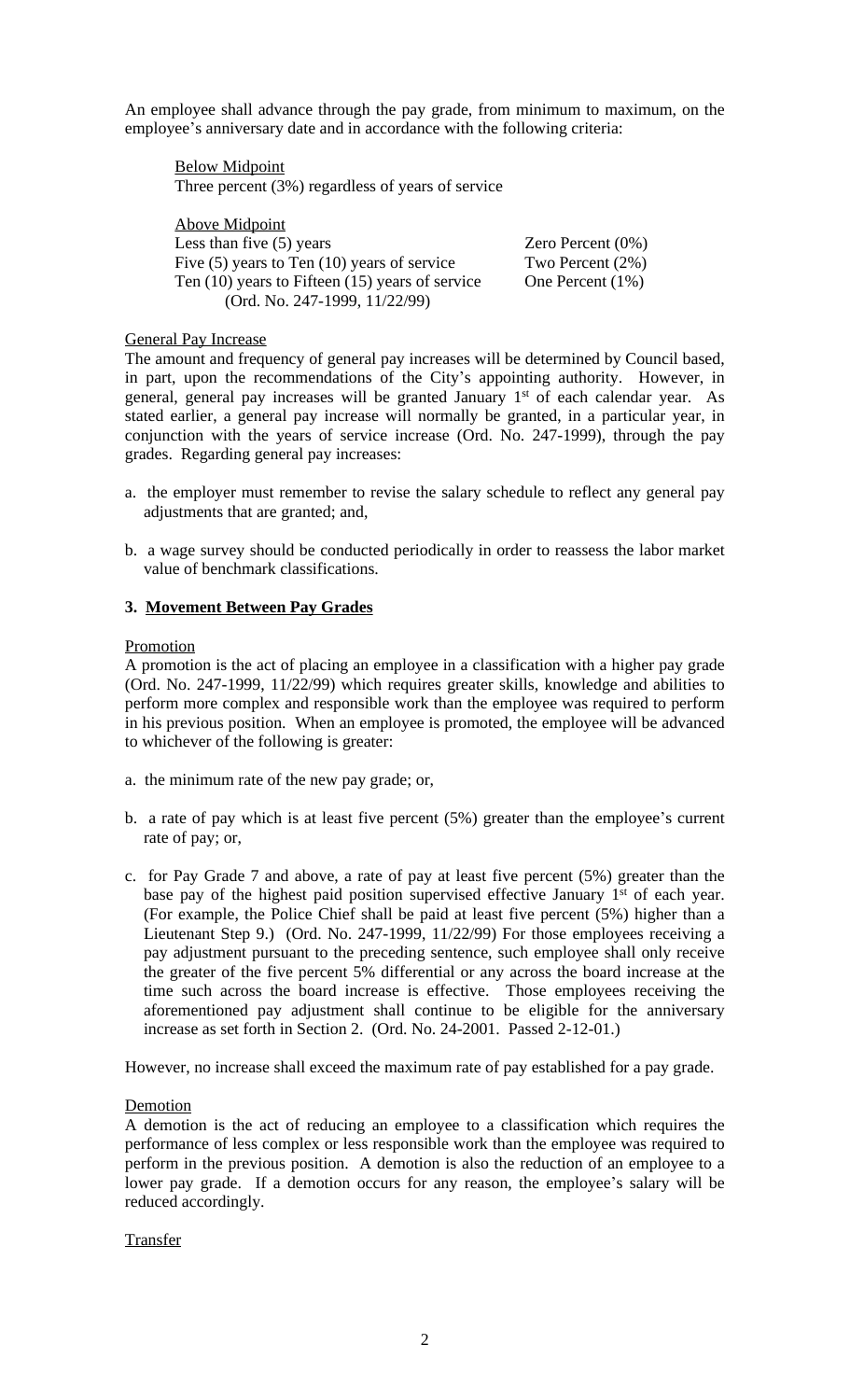A transfer is the act of moving an employee from a position in a department or division to a position with the same classification title in another department or division. A transfer is a change in work location and supervision of the employee, not a significant change in job duties. An employee's wages will not be affected by this type of personnel action.

## Lateral Movement

A lateral movement is when an employee accepts appointment to a position which is in a different classification than the former position. However, the classifications are assigned to the same pay grade in the salary schedule and the employee's wages will not be affected by this type of personnel action.

## Temporary Assignment

A temporary assignment is the act of assigning an employee to a job classification different than the employee's own for a temporary period of time. Such assignments normally occur because of illness, emergencies or other special circumstances.

An employee temporarily assigned to a classification with a lower rate of pay will not be reduced in pay. An employee temporarily assigned to a classification with a higher rate of pay should be advanced to whichever is the greater of the following:

- a. to the minimum rate for the classification to which the employee has been temporarily assigned; or,
- b. to a rate of pay which is at least five percent (5%) greater than the current rate of pay. However, no temporary increase will exceed the maximum rate of pay established for a classification.

In order to receive a temporary increase, an employee must be temporarily assigned the full duties and responsibilities of the higher-level classification. Temporary assignment of partial duties and responsibilities of the higher-level classification will not qualify an employee for a temporary increase. Also, an employee who is temporarily assigned partial duties and responsibilities of a lower level classification will not be eligible for additional compensation.

# **4. Plan Maintenance**

Maintenance of the City of Barberton's compensation system is an important task which cannot be neglected. Failure to properly maintain the plan may eventually result in recruitment problems, pay inequities between classes, lowered employee morale, higher employee turnover and other related organizational problems.

There are numerous factors and influences which may contribute to the erosion of a compensation plan's validity. Common factors and influences generating change include:

- a. additions of new functions or responsibilities to a classification;
- b. abolishment or elimination of a classification's functions or responsibilities;
- c. reorganization of an organizational function, resulting in the consolidation of work activities;
- d. gradual change of a position by addition, deletion or modification of duties and responsibilities; and/or,

e. new or revised licensure or certification requirements dictated by law.

In addition to the above factors, ever-changing market conditions may dictate that the compensation plan be upgraded in order for the City to remain in a competitive posture with comparable jurisdictions.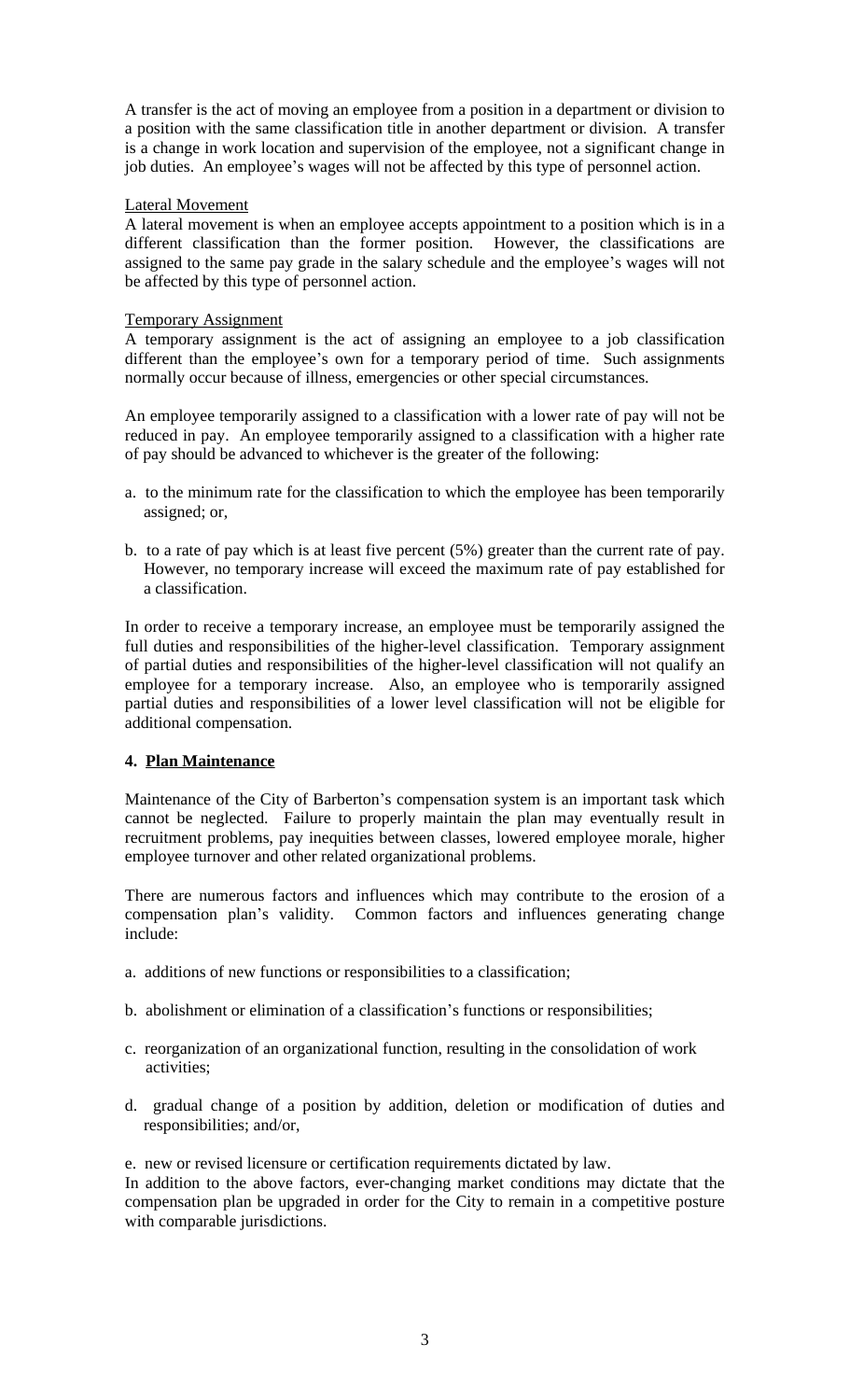Since it has been pointed out that the compensation plan needs to be updated on a periodic basis in order to remain internally equitable and externally competitive, the following general procedures should be followed in order to achieve these results.

On each occasion when a position is classified or re-classified, it will be necessary to review that position's pay grade assignment in order to ensure that equity between classifications is maintained. If the position is assigned to a currently existing classification, it will only be necessary to reassign the position's pay grade to the level paid for that classification. If, on the other hand, the position is classified or re-classified to a new classification, i.e., a classification which does not currently exist in the City's classification plan, it will be necessary to point factor the new classification in order to determine the proper pay grade assignment.

In addition to the continual maintenance process, it is recommended that the City conduct a wage survey of benchmark positions on a periodic basis. It is recommended that such a survey be conducted at least every two (2) years. The wage survey will help to ensure that wage rates paid to employees are competitive and continually reflective of changing labor market conditions.

When conducting a wage survey, it is an opportune time to compare the current pay rates with the existing salary schedule to determine if a disproportionate number of rates are compressed toward the upper end of the pay ranges. If such is the case, a large percentage of employees may soon reach their maximum rates of pay, resulting in little opportunity for future financial growth with the City in their present positions. This may lead to dissatisfaction among the work force.

The most economical method of resolving this problem is to encourage the affected employees to bid on higher level positions. This not only adds to employee satisfaction, but fills upper level positions with employees who have demonstrated their work and abilities to the City.

It may be determined, however, that this method of resolving the problem of employees who are at their maximum rates is not feasible due to a large number of employees at or near the end of their pay range. It may be necessary in this situation to revise the entire salary schedule upward if such action is justified by the wage survey data. It needs to be emphasized, however, that if the wage survey data indicates that the schedule is competitive, the City is justified in allowing the situation of employees who are at their maximum rates to exist, since one of the premises of any sound compensation plan is that there is a maximum rate of pay for which any job is worth to an organization.

**be and the same is hereby amended to read as follows:**

## A. **Objectives**

The goal in developing a system of compensation is to establish a plan which will assist an employer in attracting and retaining qualified employees. To meet this goal, Clemans, Nelson & Associates was retained in 1996 and 2014 to assist the City in updating its compensation system with the following objectives in mind:

- 1. to establish and maintain a sound, realistic competitive rate structure;
- 2. to establish and maintain fair and equitable pay differentials between classifications;
- 3. to establish and maintain rates that consider the impact of the labor market as wells as the City's compensation philosophy; and,
- 4. to encourage employees to seek and obtain promotions to management positions.

## B. **Plan Structure**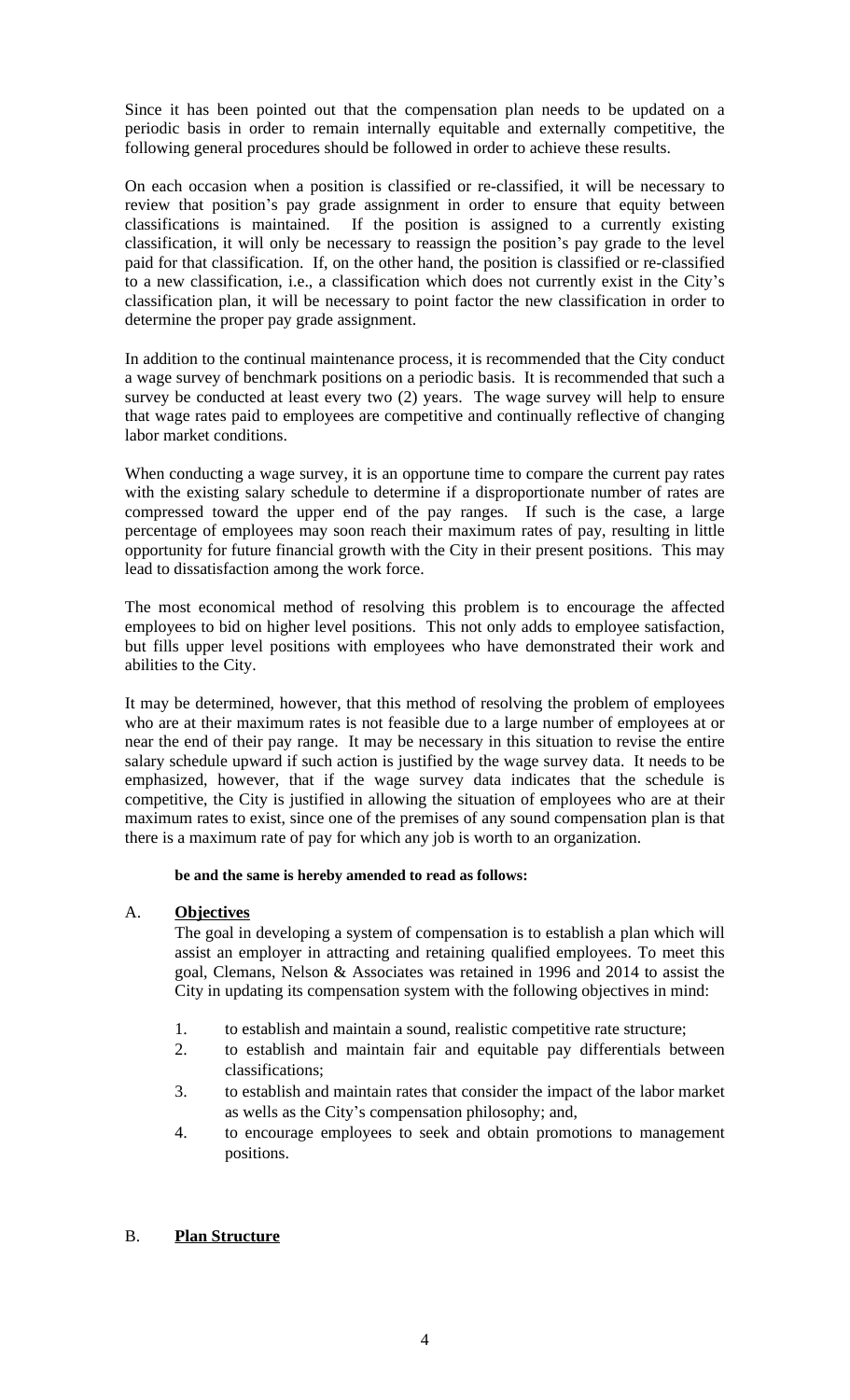Pay Grades. A Pay Grade Schedule has been developed to include nine (9) separate Pay Grades for Non-Bargaining employees. Within each Pay Grade a Minimum, Midpoint and Maximum rate of pay has been established. The Minimum, Midpoint and Maximum rates of pay have been benchmarked against the market to establish appropriate ranges of compensation.

Each Position is assigned to a Pay Grade based upon the evaluation of the job description using the Point Factor Manual. The Point Factor Manual was adopted within the Clemans, Nelson & Associates contract and per Ordinance No. 134- 1997.

1. Step Increases: Years 1-9

Non-Bargaining employees in Pay Grades 1-9 shall advance through their assigned Pay Grade by receiving an annual Step Increase. An annual Step Increase shall begin the first pay period of the month an employee was appointed to their current position and current Pay Grade. Non-Bargaining employees shall not receive an annual Step Increase after the final step increase is given on the first pay period of the month of the ninth year of employment.

- 2. In no event shall any increase exceed the Maximum rate of pay established for a Pay Grade.
- 3. Ordinance No. 34-2017 Section 5: City Council recognizes that maintaining the Pay Plan Procedure is critical to avoiding pay compression with the City's pay structure; future cost of living increases shall be as follows: Non-Bargaining employees shall receive a cost of living raise based on the yearly average of all union contracts.

# C. **Hiring**

Employees with no prior work experience with the City hired in Pay Grades one (1) through six (6) shall start at Step 1.

The Appointing Authority may exercise discretion when hiring employees with no prior work experience with the City in Pay Grades 7, 8, and 9 as follows:

- 1. Newly hired employees in Pay Grades 7, 8, and 9 may be hired between Step 1 and Step 6 without City Council approval. If the Appointing Authority chooses to hire an employee in Pay Grades 7, 8, or 9 @ a Step higher than Step 6, the Appointing Authority shall request City Council approval. Such approval requires 7 affirmative votes.
- 2. Current Non-Bargaining employees hired into Pay Grades 7, 8, and 9 and at a step higher than Step 1, shall be placed in the associated step in the Pay Schedule and advance through their assigned Pay Grade according to the Step in which they were placed.

Example: A Non-Bargaining employee hired in Pay Grade 8 at Step 7 shall be placed within the Pay Schedule at Step 7 and shall not advance to Step 8 until the first pay period of the month of their eight-year anniversary date.

## D. **Advancement**

1. Non-Bargaining Employees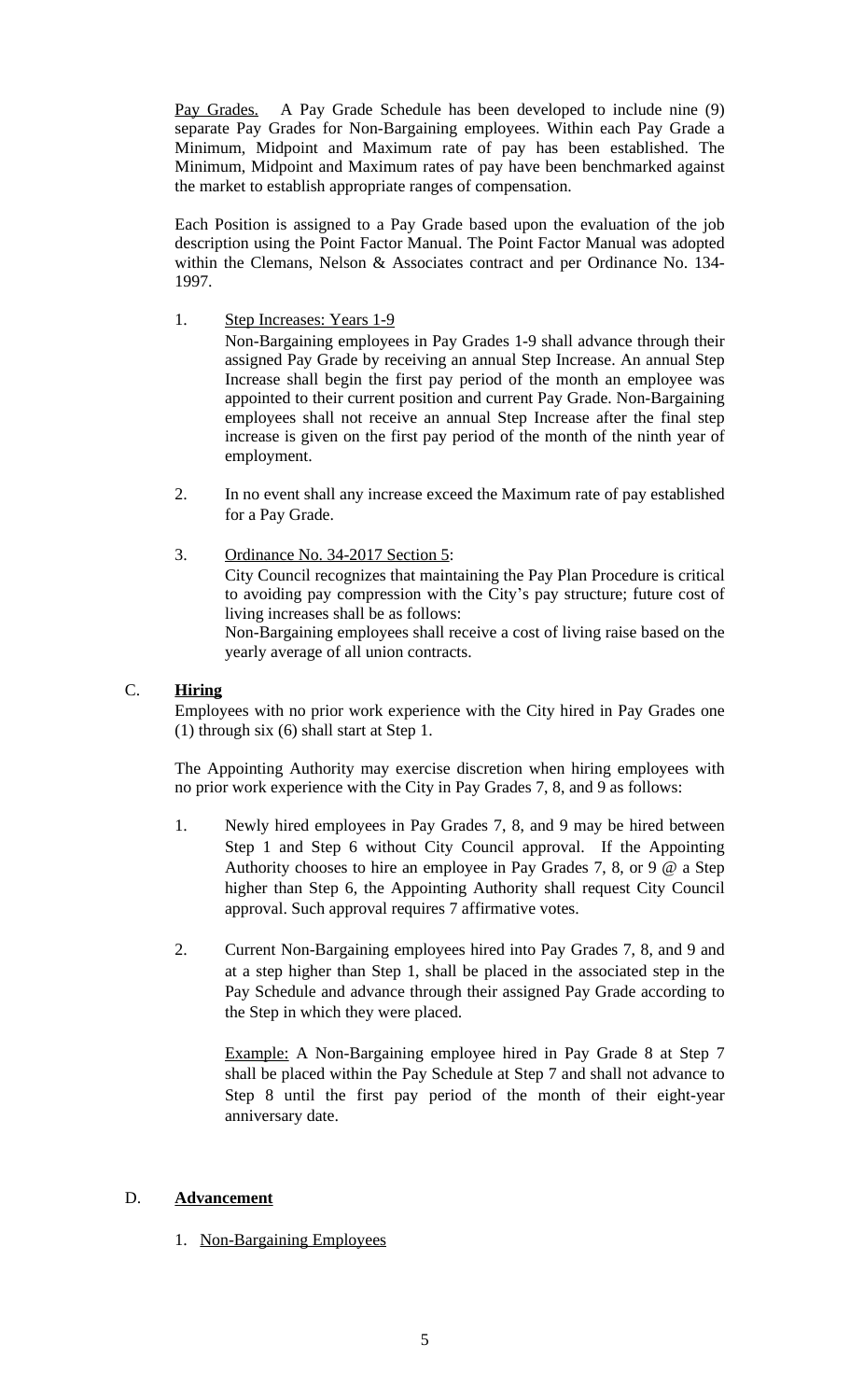- a. Non-Bargaining Employees Promoted according to Section B., shall be placed in Pay Grades 1-6 as follows
	- i. in the higher Pay Grade and;
	- ii. one Step above the employee's current salary or rate of pay.
- b. Non-Bargaining Employees Promoted from a pay grade to Pay Grades 7, 8, or 9 shall be placed as follows:
	- i. in the higher Pay Grade and;
	- ii. one Step above the employee's current salary; or,
	- iii. pursuant to Section  $D(1)$
- 2. Bargaining Unit Employees
	- a. Bargaining Unit employees accepting a Non-Bargaining Position within Pay Grades 1-6 shall be placed within the appropriate Pay Grade as follows:
		- i. in the Pay Grade according to the position and;
		- ii. one Step above the employee's Annual Base Wage.

The Annual Base Wage is calculated as 2080 hours x employee's hourly rate at the time of appointment  $=$  Annual Base Wage.

- b. Bargaining Unit employees accepting a Non-Bargaining position within Pay Grades 7, 8, or 9 shall be placed as follows:
	- i. in the Pay Grade according to the position and;
	- ii. one step above the employee's current Annual Base Wage as calculated in this Section (2. B.) or;
	- iii. pursuant to Section D (1).
- 3. Current Bargaining Unit employees accepting a Non-Bargaining position within Pay Grades 7, 8, or 9 and at a Step higher than Step 1, shall advance through their assigned Pay Grade according to the Step in which they were promoted.

Example: An employee placed into Pay Grade 8 at Step 7 shall be placed within the Pay Schedule at Step 7 and shall not advance to Step 8 until the first pay period of the month of their eight-year anniversary date of the promotion into the current Pay Grade.

4. Current Bargaining employees accepting a Non-Bargaining position in all Pay Grades shall retain their total City service credit for purposes of sick leave, vacation, and severance and retirement benefits.

# E. **Movement between Pay Grades**

1. Promotion

A Promotion is the act of placing an employee in a higher Pay Grade which requires greater skills, knowledge and abilities to perform more complex and responsible work than the employee was required to perform in a previous position.

## 2. Demotion

A Demotion is the act of reducing an employee to a Pay Grade which requires the performance of less complex or less responsible work than the employee was required to perform in the previous position. A demotion shall result in a salary reduction.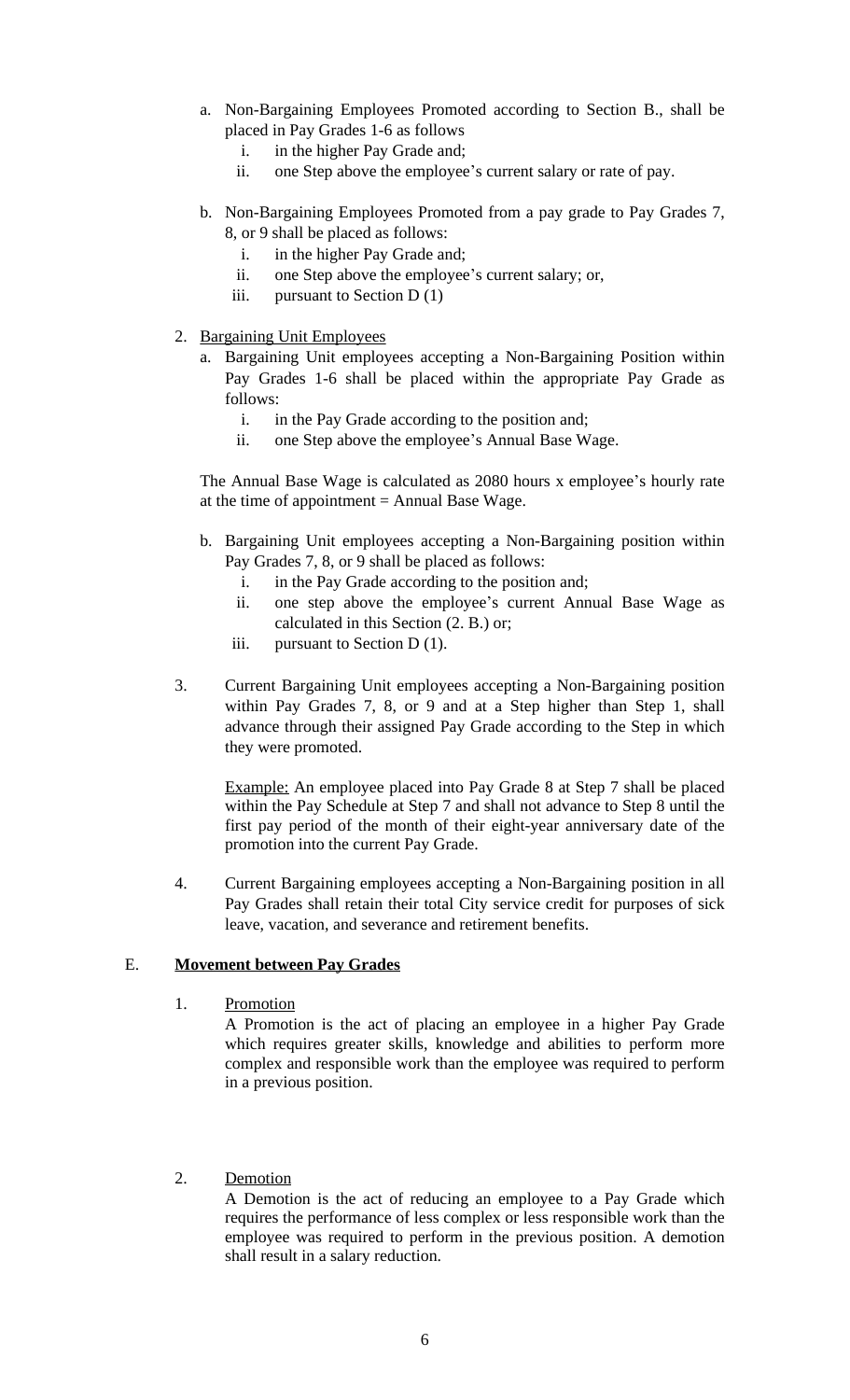# 3. Transfer

A Transfer is the act of moving an employee from a position in a department or division to a position with the same Pay Grade with the City. A Transfer is a change in work location and supervision of the employee, not a significant change in job duties. An employee's wages will not be affected by a Transfer.

## 4. Temporary Assignment

A Temporary Assignment is the act of assigning an employee to a position different than the employee's own for a temporary period of time. Such assignments normally occur because of illness, emergencies or other special circumstances.

An employee Temporarily Assigned to a position in a lower Pay Grade will not be reduced in pay. An employee Temporarily Assigned a position in a higher Pay Grade should be advanced to whichever is the greater of the following:

- a. to the minimum rate for the position to which the employee has been Temporarily Assigned; or,
- b. Commiserate with the employee's years of service.

In order to receive a temporary increase, an employee must be Temporarily Assigned the full duties and responsibilities of the higherlevel position. Temporary Assignment of partial duties and responsibilities of the higher-level position will not qualify an employee for a temporary increase. Also, an employee who is Temporarily Assigned partial duties and responsibilities of a lower-level position will not be eligible for additional compensation.

# F. **Plan Maintenance**

Maintenance of the City of Barberton's compensation system is an important task which cannot be neglected. Failure to properly maintain the plan may eventually result in recruitment problems, pay inequities between Pay Grades, lowered employee morale, higher employee turnover and other related organizational problems.

There are numerous factors and influences which may contribute to the erosion of a compensation plan's validity. Common factors and influences generating change include:

- 1. additions of new functions or responsibilities to a job description;
- 2. abolishment or elimination of a position's functions or responsibilities;
- 3. reorganization of an organizational function, resulting in the consolidation of work activities;
- 4. gradual change of a position by addition, deletion or modification of duties and responsibilities; and/or;
- 5. new or revised licensure or certification requirements dictated by law.

In addition to the above factors, ever-changing market conditions may dictate that the compensation plan be upgraded in order for the City to remain in a competitive posture with comparable jurisdictions.

Since it has been pointed out that the compensation plan needs to be updated on a periodic basis in order to remain internally equitable and externally competitive,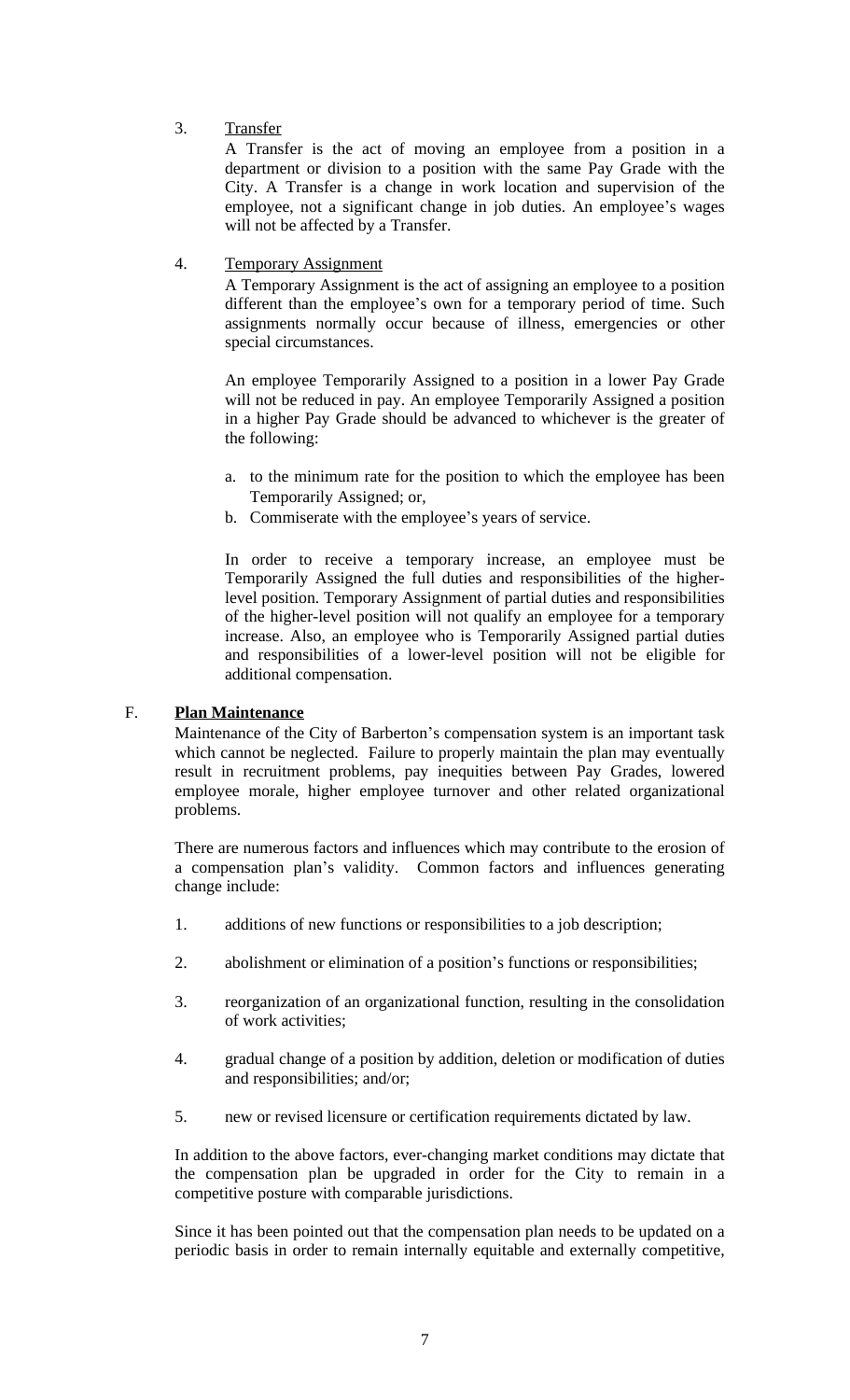the following general procedures should be followed in order to achieve these results.

On each occasion when a position is vacated, it will be necessary to review the job description and Pay Grade assignment in order to ensure that equity between Pay Grades is maintained. A new Pay Grade assignment to a current position will be determined by using the Point Factor Manual.

Newly created positions not in the City's Pay Grade plan, will be placed into the proper Pay Grade as determined by using the Point Factor Manual.

In addition to the continual maintenance process, it is recommended that the City conduct a wage survey of benchmark positions on a periodic basis. It is recommended that such a survey be conducted at least every two (2) years. The wage survey will help to ensure that wage rates paid to employees are competitive and continually reflective of changing labor market conditions.

When conducting a wage survey, it is an opportune time to compare the current pay rates with the existing salary schedule to determine if a disproportionate number of rates are compressed toward the upper end of the pay ranges. If such is the case, a large percentage of employees may soon reach their maximum rates of pay, resulting in little opportunity for future financial growth with the City in their present positions. This may lead to dissatisfaction among the work force.

The most economical method of resolving this problem is to encourage the affected employees to apply for higher level positions. This not only adds to employee satisfaction, but fills upper level positions with employees who have demonstrated their work and abilities to the City.

It may be determined, however, that this method of resolving the problem of employees who are at their maximum rates is not feasible due to a large number of employees at or near the end of their pay range. It may be necessary in this situation to revise the entire salary schedule upward if such action is justified by the wage survey data. It needs to be emphasized, however, that if the wage survey data indicates that the schedule is competitive, the City is justified in allowing the situation of employees who are at their maximum rates to exist, since one of the premises of any sound compensation plan is that there is a maximum rate of pay for which any job is worth to an organization.

Compensation Procedures for the Non-Bargaining Pay Plan is essential to Plan Maintenance and is a companion ordinance to Ordinance No. 104-2017, Employee Compensation and Pay Grades for Non-Bargaining Employees.

### G. **Annual Increase, Pay Schedule Maintenance, and Anniversary Step**

1. The Annual Increase to the Non-Bargaining Pay Plan Schedule shall be given to all Non-Bargaining employees in Pay Grades 1-9, as described in B (3) of this procedure.

Such Increase shall be calculated by averaging the per-year increase of all union contracts as demonstrated in the example below:

| <b>EXAMPLE</b> |        |      |           |           |                |
|----------------|--------|------|-----------|-----------|----------------|
| 3yr Contract   | AFSCME | IAFF | OPBA Blue | OPBA Gold | Non-Bargaining |
| Year 1         | 2%     | 2%   | 3%        | 3%        | $10/4 = 2.5\%$ |
| Year 2         | 4%     | 3%   | ን%        | 2%        | $11/4 = 2.75%$ |